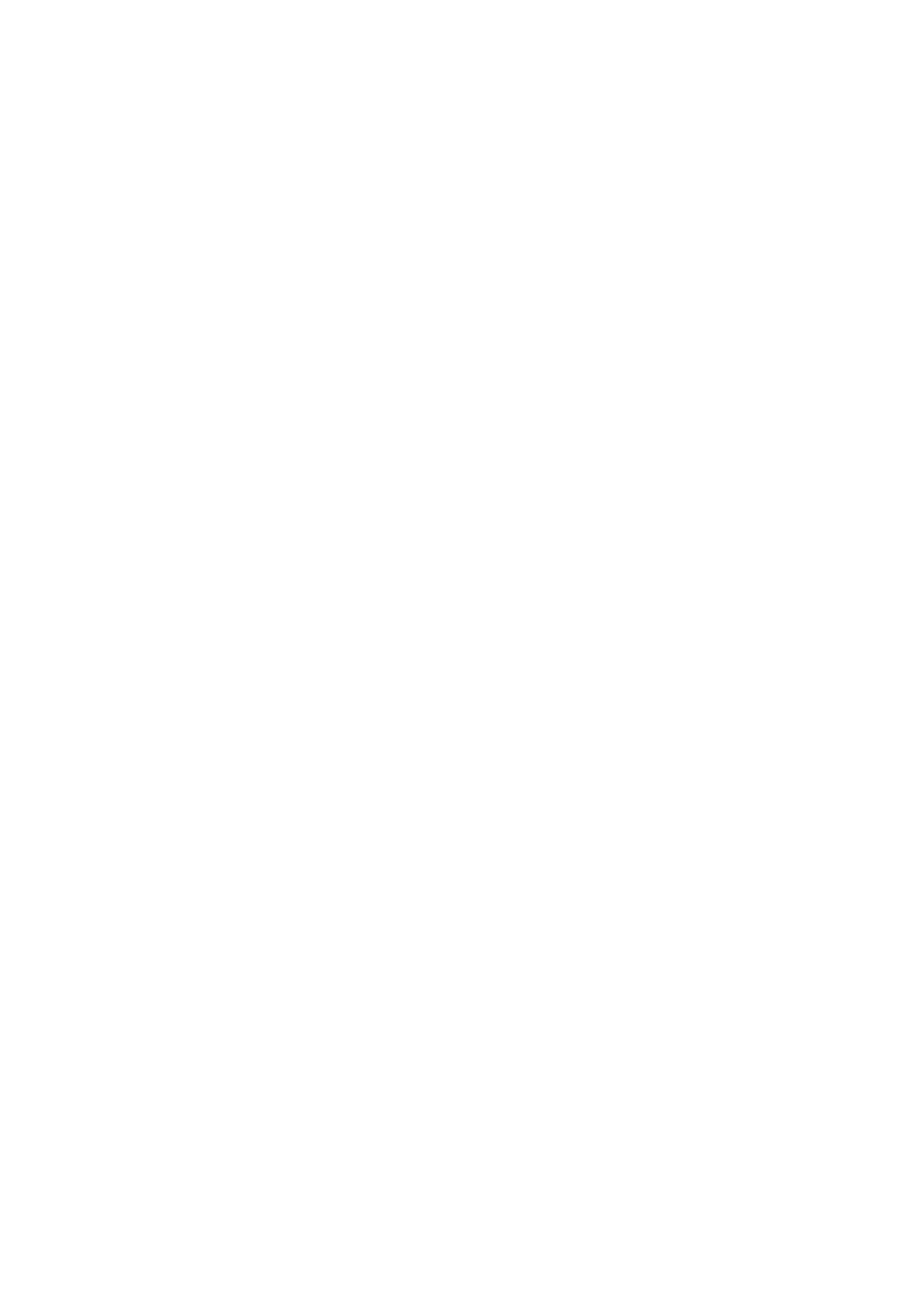# **Contents**

If you require this document in an alternative format, such as large print, please email [is.skills@ed.ac.uk.](mailto:is.skills@ed.ac.uk)

Copyright © IS 2014

Permission is granted to any individual or institution to use, copy or redistribute this document whole or in part, so long as it is not sold for profit and provided that the above copyright notice and this permission notice appear in all copies.

Where any part of this document is included in another document, due acknowledgement is required.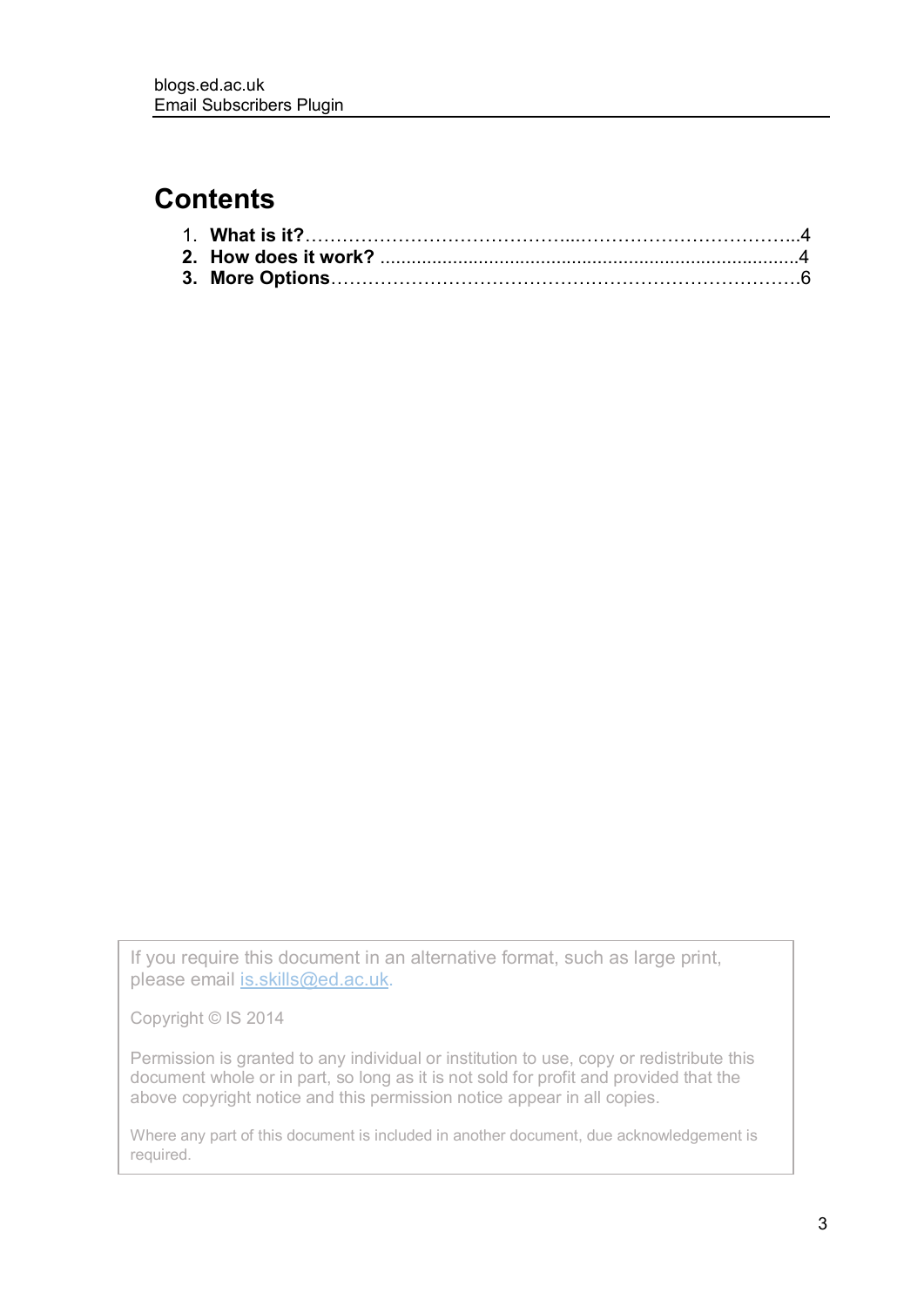# **1. What is it?**

Email Subscribers is a plugin that enables readers to subscribe to your blog. The plugin lets you send automated email notifications about new posts, dispatch newsletters and even send a welcome message when someone subscribes. Subscribers have the option to easily unsubscribe if needed.

# **2. How does it work?**

You can activate the plugin by going to 'Plugins' on the dashboard sidebar finding 'Email Subscribers & Newsletters' and clicking 'Activate.' Once activated, you will automatically be redirected to the 'Email Subscribers' section which will now appear on your dashboard sidebar.

You will be asked to set-up the plug-in, to do so put in an email you want to use for a test email and confirm. From here you will be sent to the Email Subscribers plugin dashboard, and you should receive an email welcoming you to Email Subscribers.

## **Setting up an administrator for the newsletter**

Before giving the option for users to subscribe to your blog, you need to change the admin email to feature yours so that you can get updates on subscriptions and replies.

To do this, go to Email Subscribers> Settings then to the General tab.

Here, you will find a Sender space. Make sure the Name and Email is correct and adjust if necessary. Under Email Addresses you can also change the email address or multiple addresses you want admin notifications to be sent to.

| <b>D</b> General  | <b>Sender</b>                   | Name                                                                                                                     |
|-------------------|---------------------------------|--------------------------------------------------------------------------------------------------------------------------|
|                   |                                 | Enter name here                                                                                                          |
| Wolffications     |                                 | Choose a FROM name for all the emails to be sent from this plugin.                                                       |
|                   |                                 | Email                                                                                                                    |
| 雷 Email Sending   |                                 | youremailaddress@ed.ac.uk                                                                                                |
|                   |                                 | Choose a FROM email address for all the emails to be sent from this plugin                                               |
| <b>A</b> Security | <b>Email Addresses</b>          | youremailaddress@ed.ac.uk                                                                                                |
|                   |                                 | Enter the admin email addresses that should receive notifications (separated by comma).                                  |
|                   |                                 |                                                                                                                          |
|                   | <b>Email Type</b>               | <b>HTML Email Using WordPress</b><br>٠                                                                                   |
|                   |                                 | Select whether to send HTML or Plain Text email using WordPress or PHP mail(). We recommend to send email using WordPres |
|                   |                                 |                                                                                                                          |
|                   | Opt-in Type                     | Double Opt-In<br>۰                                                                                                       |
|                   |                                 |                                                                                                                          |
|                   | <b>Image Size</b>               | Thumbnail                                                                                                                |
|                   |                                 | Select image size for {{POSTIMAGE}} to be shown in the Post Notification Emails.                                         |
|                   |                                 |                                                                                                                          |
|                   | <b>Track Opens</b>              | $\checkmark$                                                                                                             |
|                   |                                 | Check this if you want to track email opening.                                                                           |
|                   | <b>Show Unsubscribe Message</b> | I'd be sad to see you go. But if you want to, you can unsubscribe from here: {{UNSUBSCRIBE-LINK}}                        |
|                   | In Email Footer                 |                                                                                                                          |
|                   |                                 |                                                                                                                          |
|                   |                                 |                                                                                                                          |
|                   |                                 |                                                                                                                          |
|                   |                                 |                                                                                                                          |
|                   |                                 |                                                                                                                          |
|                   |                                 |                                                                                                                          |
|                   |                                 |                                                                                                                          |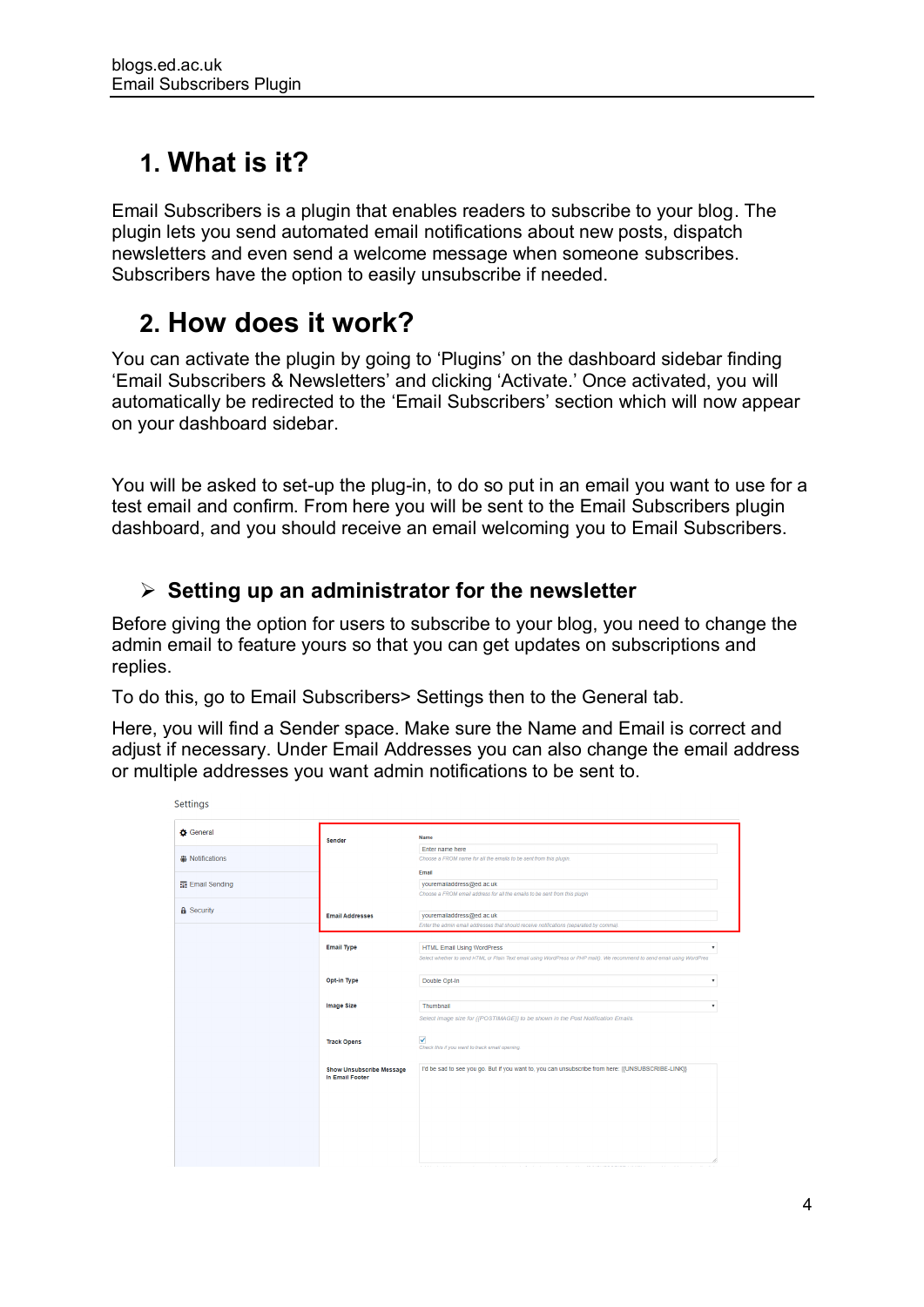In this 'General' section, you also have the possibility to alter the automated responses sent to subscribers and on the 'Notifications' tab you can choose whether the admin is notified of each new subscription and broadcast and what those emails should say.

*Please note:* some of the notification emails sent out by this plugin are quite informal. We'd suggest ensuring the default notification text for the different notifications is appropriate before you add the subscribe form to the site. To do this:

• Modify the wording of these notifications by going to 'Settings' and then 'Notifications' and then make the necessary changes to the email wording and click 'Save settings' when finished.

### **Adding a Subscribe Form**

These 2 methods are the easiest way to add a subscription form to your blog:

1. To embed the form into your posts, go to Email Subscribers > Forms, you can also hover over the Form and click 'Edit' to change the display name of your form. Once finished simply copy the Shortcode next to your form and paste it into your post. Click publish and you should now see an email subscription form in your blog post.

| Edit Post Add New                                                                                   | Welcome!                                                                                                         |  |  |
|-----------------------------------------------------------------------------------------------------|------------------------------------------------------------------------------------------------------------------|--|--|
| Welcome!                                                                                            | Name*                                                                                                            |  |  |
| Permalink: https://blogs.ed.ac.uk/test-amanda/2018/08/08/hello-world/ Edit                          | Email*                                                                                                           |  |  |
| <b>鸟</b> 】 Add Media (4)                                                                            | Subscribe                                                                                                        |  |  |
| Paragraph $\bullet$ <b>B</b> $I \equiv \equiv G \equiv \pm \equiv \mathscr{O} \equiv \equiv \equiv$ | 0.40<br>Welcome! / Amanda's Test Account by blogadmin is licensed under a Creative Commons Attribution CC BY 3.0 |  |  |
| [[email-subscribers-form id="1"]                                                                    |                                                                                                                  |  |  |

2. Go to Appearance> Widgets and add the 'Email Subscribers' widget to your blog and this will allow it to appear on your main blog menu. Please note that the possibility to enable widgets will depend on your chosen theme.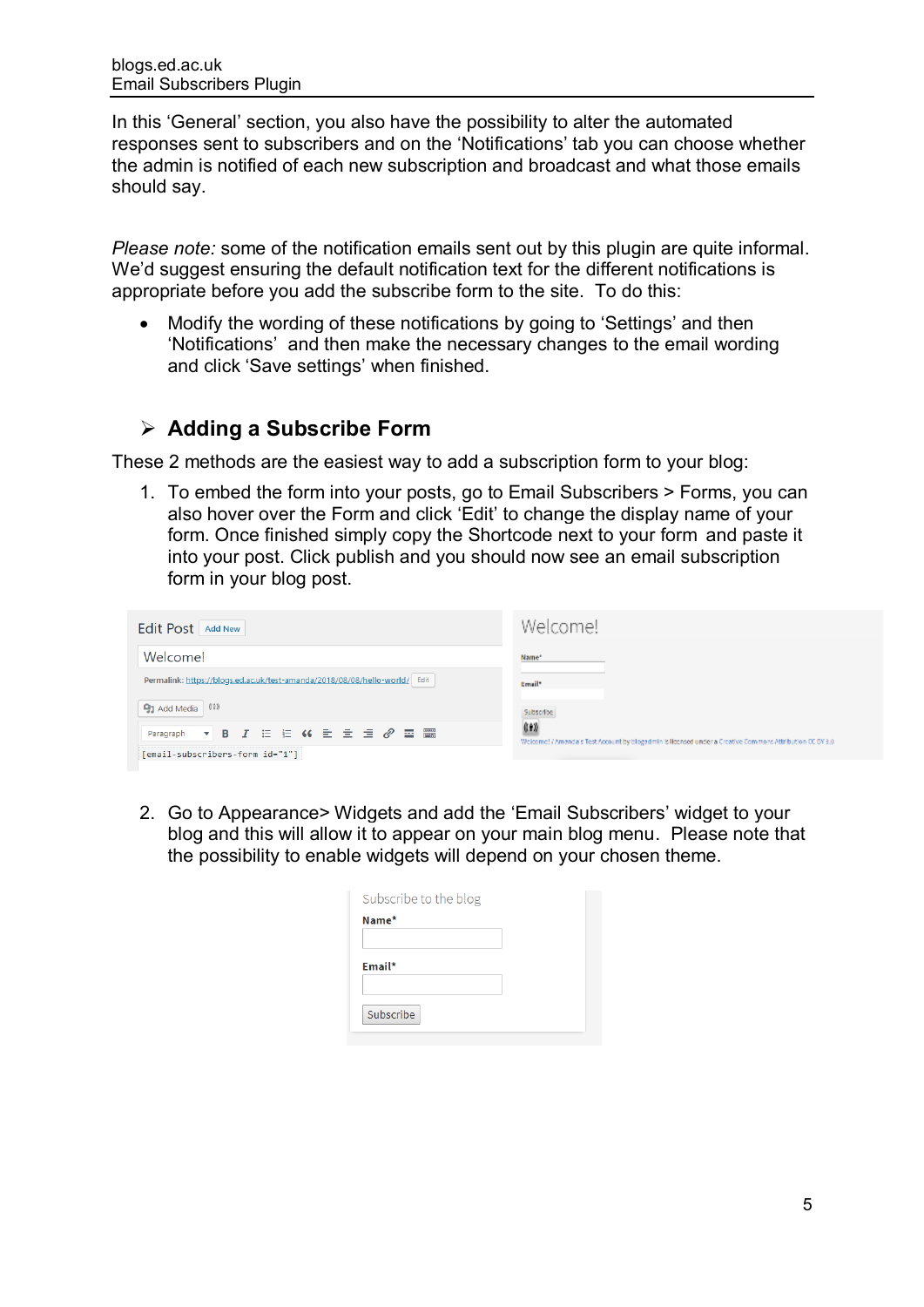# **3. More Options**

### **Audience**

The Audience tab in your dashboard shows you a list of your subscribers. When somebody signs up, you will see their details appear here. Once you have multiple subscribers on this page, you will be able to create lists by ticking their corresponding boxes and picking your action from the Bulk Action dropdown menu.

### **Forms**

Here you can create a new Subscription form and add you subscriber lists to different email subscriptions if necessary. Each new form will create a Shortcode that you can add to your posts.

### **Campaigns**

In this section, you can create new templates for broadcasts (newsletters) or modify templates for automated emails sent when a new post is published as well as the welcome email sent to new subscribers.

To create a template, click on the green 'Manage Templates' button next to Campaigns. From here you can click 'Add New Template' to create a new broadcast and once finish click 'Publish.'

You can then send this Broadcast by going to Campaigns and clicking 'Send Broadcast' and then select the template and subscriber list you want to send your broadcast to.

| <b>2</b> Dashboard   | Campaigns   Create Post Notification | <b>Manage Templates</b><br><b>Send Broadcast</b> |      |
|----------------------|--------------------------------------|--------------------------------------------------|------|
| <b>A</b> Posts       |                                      |                                                  |      |
| $\mathbf{Q}_1$ Media | Apply<br>Bulk Actions                |                                                  |      |
| <b>Pages</b>         | Name                                 | Type                                             | List |
| <b>Comments</b>      | Welcome To Email Subscribers         | <b>Broadcast</b>                                 | Test |
| Email Subscribers    | New Post Published - {{POSTTITLE}}   | <b>Post Notification</b>                         | Test |
| Dashboard            |                                      |                                                  |      |
| Audience             | Name                                 | <b>Type</b>                                      | List |
| Forms                | Apply<br><b>Bulk Actions</b> ▼       |                                                  |      |
| <b>Campaigns</b>     |                                      |                                                  |      |

You can also modify templates by going to 'Manage Templates' and then click on the title of the template you want to modify and make the necessary changes and click 'Update' when finished.